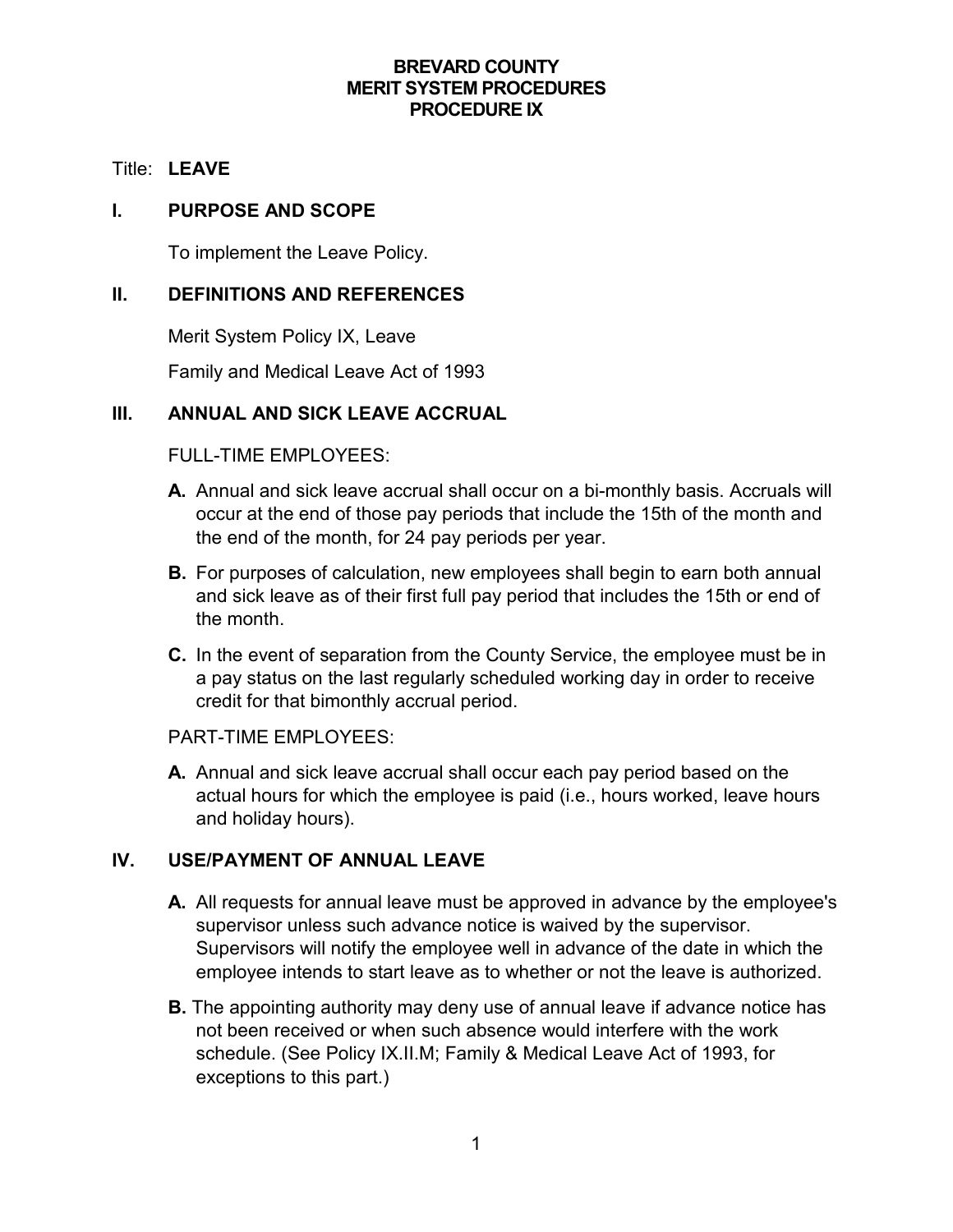- **C.** Employees shall have their annual leave charges based upon hours absent from their regular work schedule.
- **D.** Periods of annual leave may be charged in minimum units of one-quarter (1/4) hour. A period of leave is defined as a time frame in which the employee does not return to work.
- **E.** An appointing authority may, upon reasonable notice, require an employee to schedule and use any part of his/her accrued annual leave for vacation purposes at the convenience of, and the effective operation of, the unit.
- **F.** In the event an employee is prevented from performing his/her regular duties for short periods of time due to break down of equipment, power failure, or other non-disciplinary reasons beyond the control of the employee and when there is no other work the employee can be assigned to temporarily, such employee may, upon request, use any unused annual leave for the period of such absence, unless placed on layoff.
- **G.** Should an official holiday occur while an employee is on approved annual leave, the holiday shall not be charged against the employee's leave balance.
- **H.** Terminal annual leave pay shall not exceed the maximum accrual carried over from the prior year plus any annual leave earned and accrued during the calendar year in which the termination occurs.

# **V. USE/TRANSFER/PAYMENT OF SICK LEAVE**

- **A.** Periods of sick leave may be charged in minimum units of one-quarter (1/4) hour. A period of leave is defined as a time frame in which the employee does not return to work.
- **B.** Sick leave may not be authorized or used for the following purposes:
	- 1. Vacation, personal business, or in place of annual leave.
	- 2. Child care or housekeeping services.
- **C.** Notification and Proof of Illness:
	- 1. The employee or his/her representative shall be responsible for notifying his/her supervisor as early as possible on the first day of absence and subsequent days for continued absences. Failure to provide timely notice may be cause for denial of sick leave pay for the period of time.
	- 2. The appointing authority is responsible for determining that sick leave is properly authorized and used in accordance with these rules. (See Policy IX.II.M, Family & Medical Leave Act of 1993, for special provisions.)
	- 3. The employee may be required to furnish written medical certification, authorize the release of medical information, or submit to a physical examination when;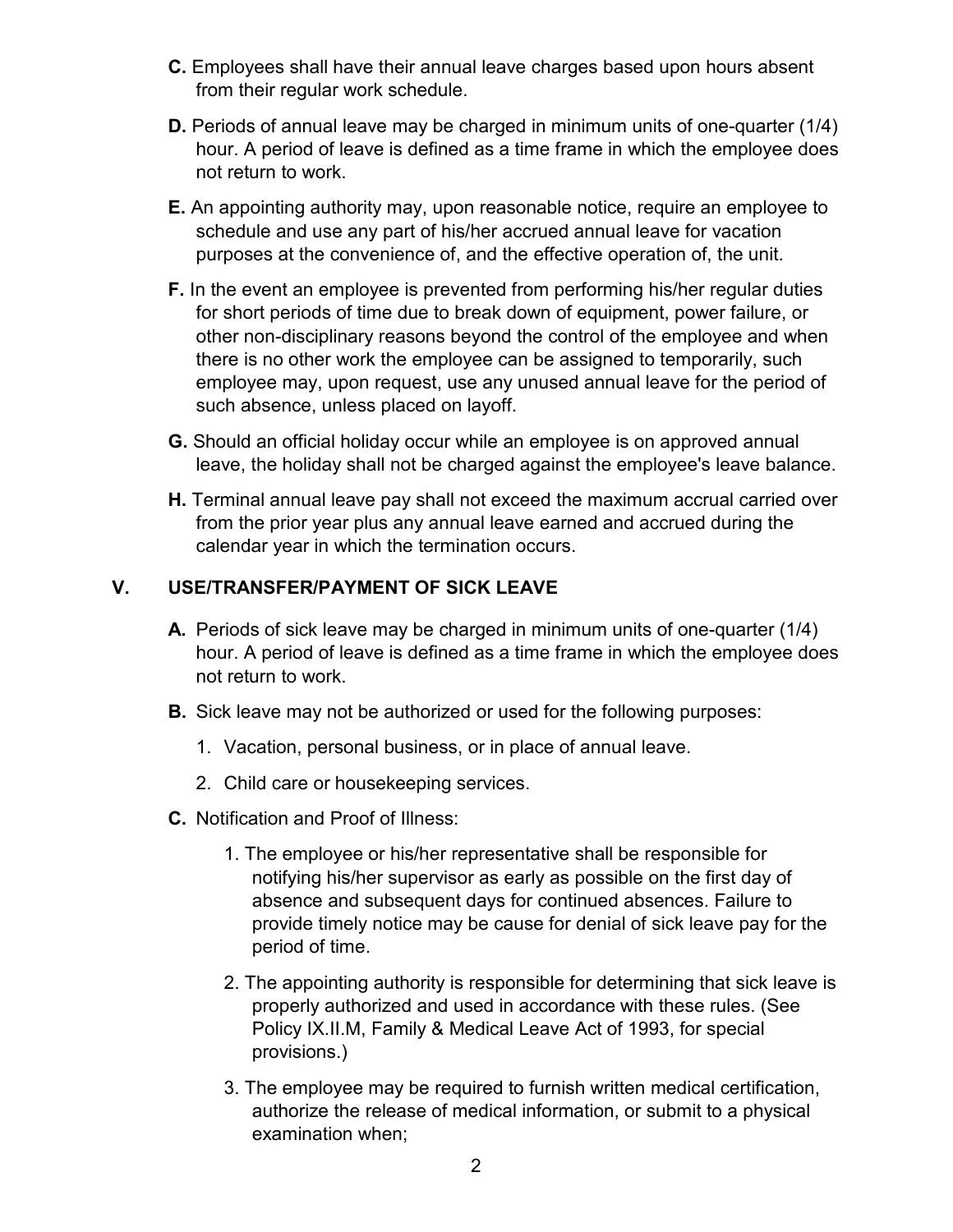- a. the illness of the employee necessitates an absence of four (4) or more consecutive workdays,
- b. requested by the appointing authority to verify the need to use sick leave, or
- c. there is reason to doubt the employee is able to perform all of the duties of the position.
- 4. Use of sick leave for false claims of illness, injury or exposure to contagious disease; or falsification of proof to justify payment of sick leave shall be cause for denial of sick leave pay and/or disciplinary action, including dismissal.
- **D.** Sick leave may be restricted when use of sick leave is for an extended period of time or appears to be abused due to any of the following;
	- 1. an employee being absent due to illness of four (4) or more consecutive days,
	- 2. the taking of sick leave as soon as it is earned,
	- 3. by repeated absences the day before or the day after a holiday or the employee's scheduled day off,
	- 4. use of sick leave on a day or days for which annual leave was requested and denied, or
	- 5. when an employee who has had at least six (6) periods of leave usage in the preceding twelve (12) months is absent for one (1) or more days. Sick leave usage for which competent proof of necessity is provided or where the supervisor has actual knowledge that the employee was injured or sick, will not be considered in the accumulation of six (6) periods. A period of sick leave usage shall be defined as one (or a portion thereof) or more consecutive days in which an employee is in paid sick leave status or leave without pay status due to an injury or illness.
- **E.** During sick leave restriction, an employee may be required to furnish competent proof of the necessity of such absence and/or may, at the County's expense, be required to be examined by a County designated physician or nurse practitioner. If an employee fails to provide competent proof when requested, or fails to submit to an examination when requested, the employee may be charged leave without pay and may be disciplined.

# **VI. DONATIONS TO SICK LEAVE**

**A.** Sick time usage by the employee in need will be monitored at the end of each pay period so a surplus of donated time is not accrued. All surplus donated time not used will be returned to the donating employee(s).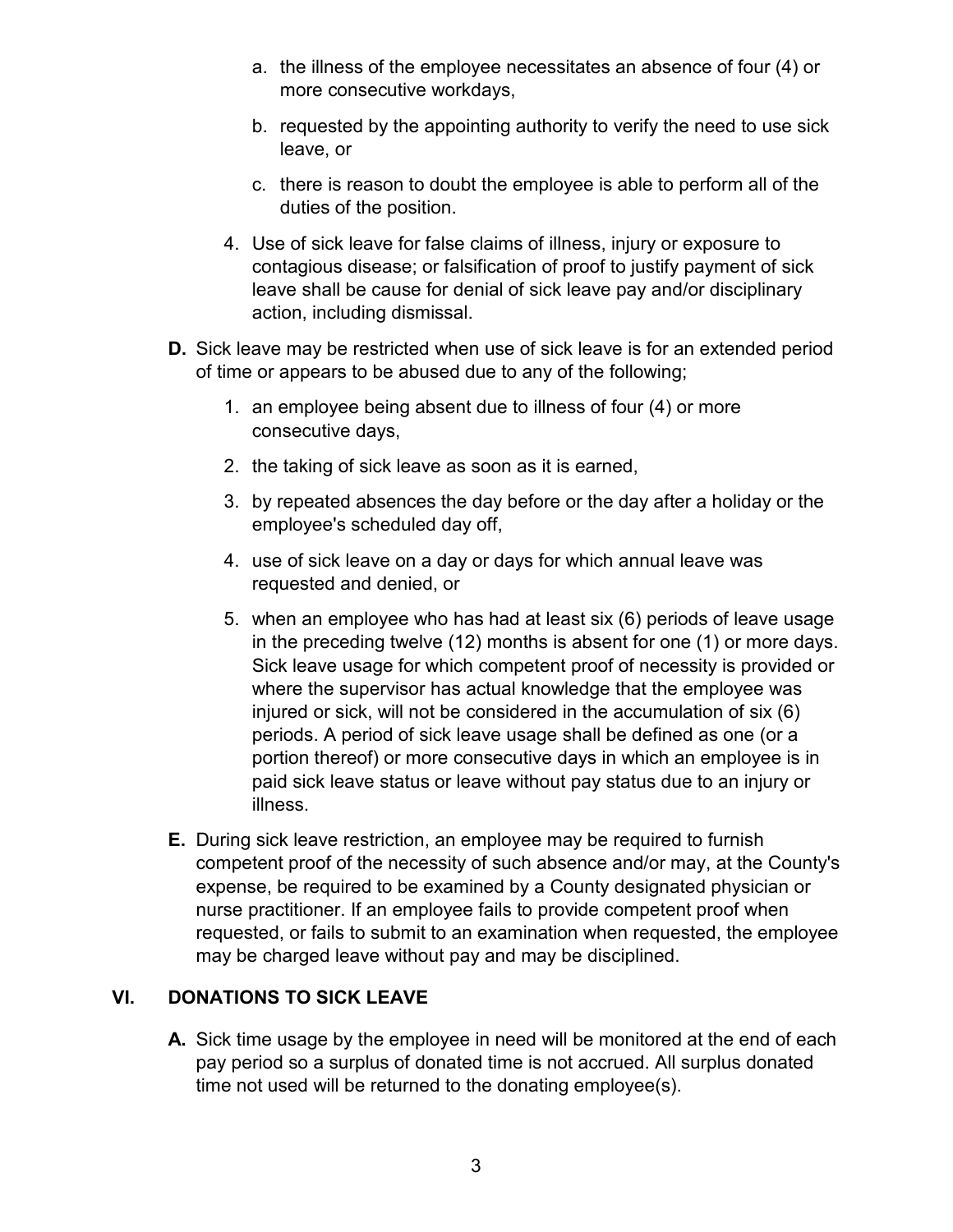- **B.** The supervisor of the employee in need is responsible for maintaining the necessary sick time donation log to prevent a surplus of donated time.
- **C.** The supervisor of the employee in need is also responsible for certifying to the Office of Human Resources that the conditions of Policy IX.II.E, Donations to Sick Leave, have been met as well as the names, social security numbers and amounts to be donated by each employee donating annual leave to the disabled employee.

## **VII. SICK LEAVE INCENTIVE**

Each Director will provide the Office of Human Resources with the names of those employees entitled to an award of annual leave for meeting sick incentive requirements.

## **VIII. EMERGENCY LEAVE**

**A.** Proof of Emergency:

Each employee requesting and receiving paid emergency leave shall be required to furnish evidence of the nature of the emergency leave and the name and relationship of the immediate family member who might be involved. Such evidence includes a physician's statement, death certificate, newspaper report, or any other document establishing the relationship and nature of the emergency. If none of these documents is available the Director may submit to Finance a memorandum attesting to the circumstances.

**B.** Emergency leave shall not be accumulated, carried over, or paid to any employee upon termination from the County Service.

## **IX. ADMINISTRATIVE LEAVE**

**A.** Jury and Court Leave:

If a required Court appearance interrupts the employee's normal sleep period, the appointing authority may grant the employee administrative leave equal to the loss but not to exceed eight (8) hours. Any such leave must be taken immediately after the employee is released by the Court.

**B.** Leave for Job Interviews or Brevard County Service Employment Tests:

Any such leave shall be scheduled at the convenience of the employee's work unit.

# **X. MATERNITY LEAVE**

**A.** Disabilities arising out of pregnancy, childbirth, and recovery therefrom shall be treated the same as other non-job-connected disabilities in terms of eligibility for sick leave or leave of absence.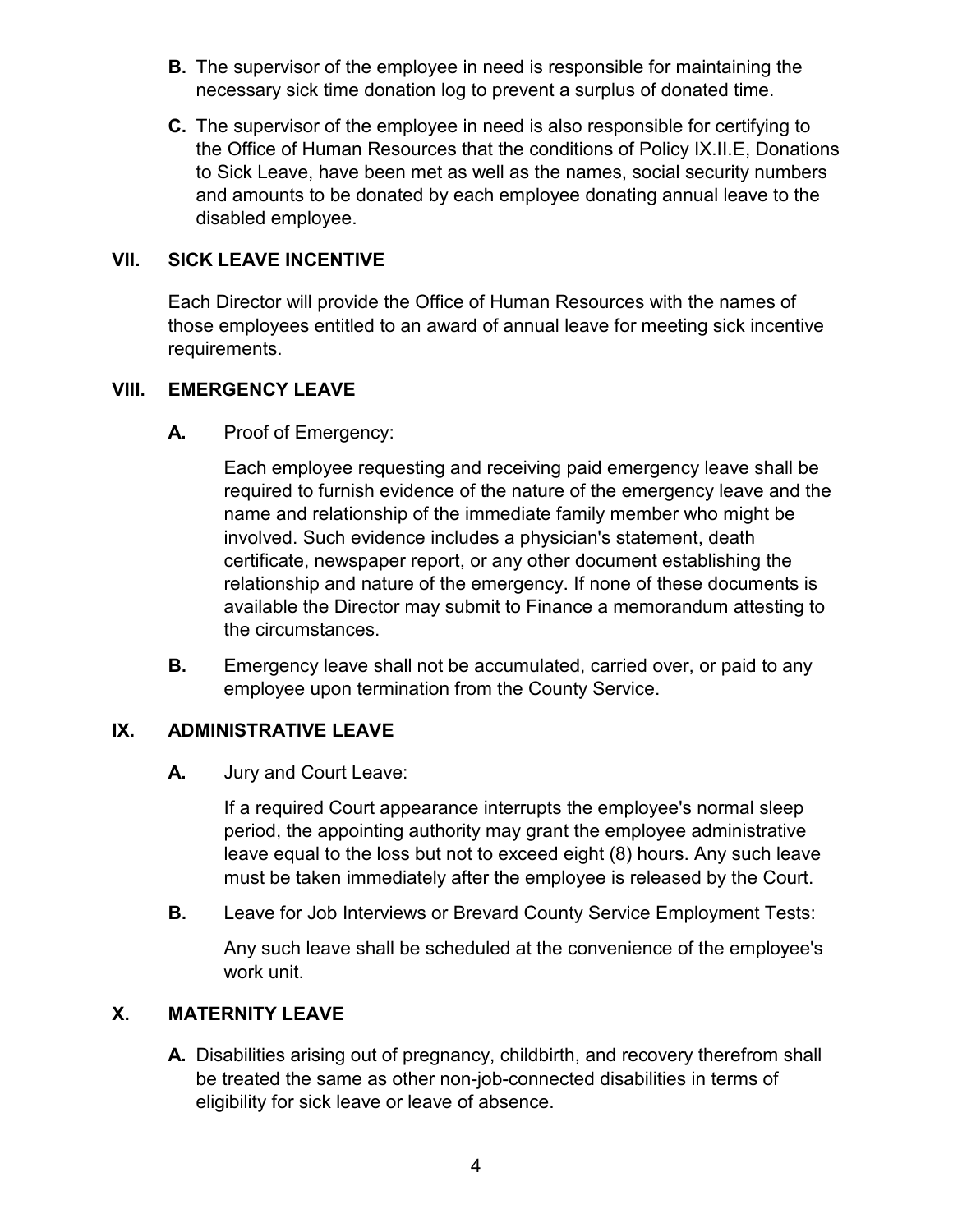- **B.** Absences during pregnancy and following childbirth may be charged to annual leave whether the employee is disabled or not.
- **C.** Absences during pregnancy and following childbirth shall not be charged to sick leave unless the employee has been certified by a physician as being medically unable to perform her duties and then only for the period she continues to be disabled.
- **D.** A Career or Appointive Service employee who requests a maternity or paternity leave of absence without pay for a period of up to six (6) months for childbirth, recovery, and/or child rearing following birth or adoption must do so in advance and be approved by the appointing authority. (See Policy IX.II.M; Family & Medical Leave Act of 1993 for special provisions.)
- **E.** An employee who fails to return from an approved maternity or paternity leave of absence shall be considered to have abandoned his/her position and shall be terminated from the County Service.

# **XI. LEAVES OF ABSENCE WITHOUT PAY**

- **A.** Authorization:
	- 1. Upon receipt of the written request of a County Service employee on a form prescribed by the Office of Human Resources Director, the appointing authority may authorize a leave of absence without pay for up to six (6) months subject to the limitations and conditions provided herein.
	- 2. Normally leaves of absence will not be granted to an employee who has not completed a probationary period, however, an exception may be considered to meet extraordinary situations where it appears to be for the good of the service.
- **B.** Employee Rights:
	- 1. Once a leave of absence has been granted the employee shall be entitled to return to his/her former position or similar position with like pay provided the employee can meet current qualification standards, is able to perform all of the required duties, and provided the position has not been abolished.
	- 2. If the position has been abolished and no similar position is available under the same appointing authority, a Career Service employee shall be placed on an eligible register for a similar position for a period of up to one (1) year. (See Policy IX.II.M, Family & Medical Leave Act of 1993, for exceptions to this part.)
- **C.** Limitations and Conditions:
	- 1. Except for medical leaves of absence any unused annual and sick leave shall remain on deposit and credited to the employee upon return to work. If the employee fails to return to work following a leave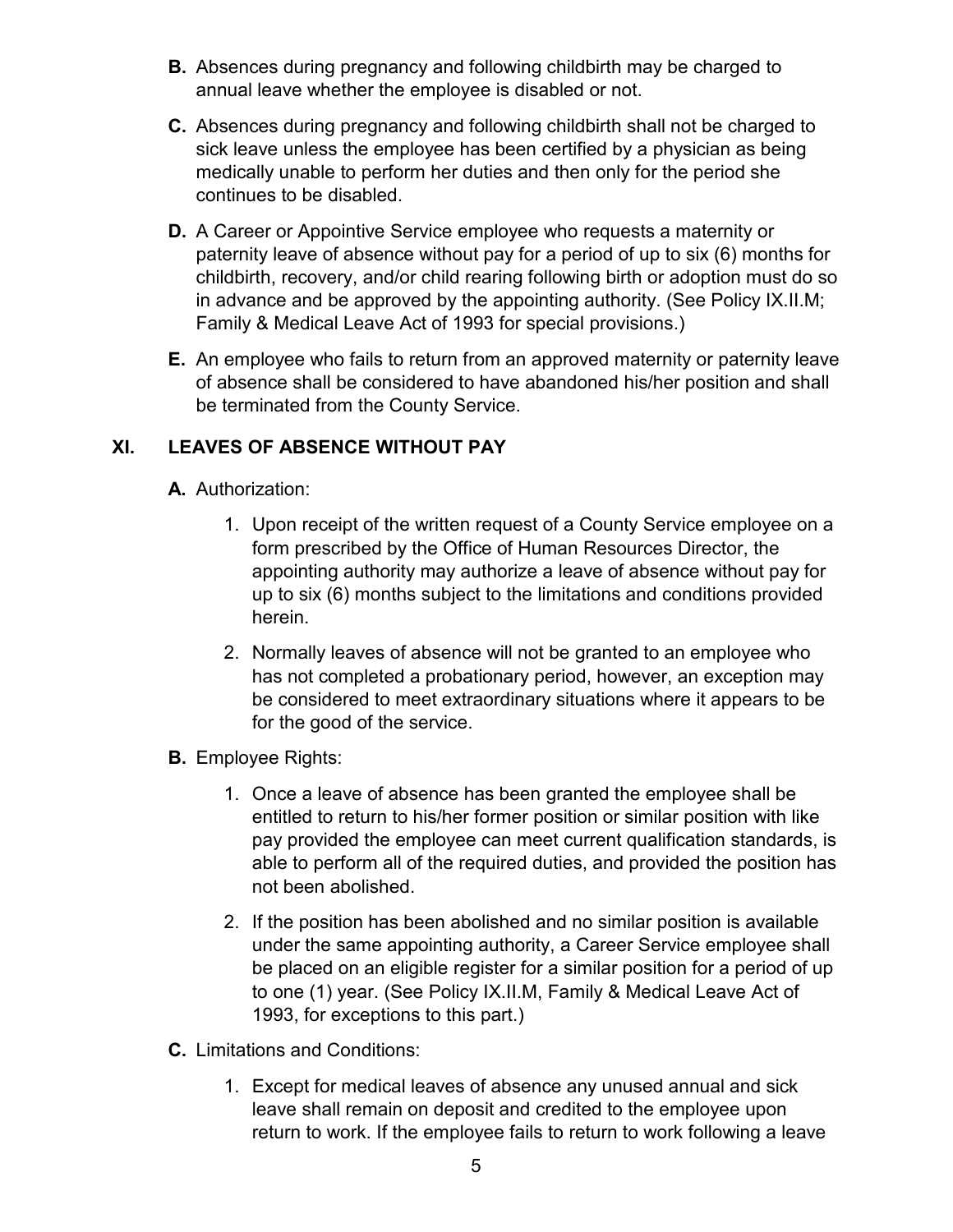of absence, payments for unused annual and sick leave shall be made in accordance with Policy IX.II.B and Policy IX.II.D.

- 2. All leaves of absence without pay, exceeding thirty (30) days, shall be deducted from the employee's length of service record for pay and leave accrual purposes.
- 3. Employees may not use a leave of absence to try out for another position outside the County Service.
- 4. An employee who fails to return to work following the expiration date of a leave of absence may be dismissed from his/her position.
- 5. Employees on Military Leave of Absence shall have their benefits and conditions of employment adjusted in accordance with applicable, state and federal laws.
- **D.** Medical Leave of Absence:
	- 1. Should an employee become unable to perform normal duties because of an illness or injury the appointing authority may require the employee to furnish a medical report describing the nature of the disabling condition and probable date the employee can resume normal duties. In the absence of such a report the employee may be required to submit to a medical examination by a physician named and paid for by the Department or Office. Failure to provide the requested information or refusal to submit to a medical examination or treatment may be grounds for dismissal.
- **E.** Leave Without Pay of Less Than 31 Calendar Days:
	- 1. Any leave without pay of less than 31 calendar days may be granted or denied at the unilateral discretion of the appointing authority to any employee of the County Service. (See Policy IX.II.M, Family & Medical Leave Act of 1993, for exceptions to this part.)
	- 2. All other conditions of this section (Leaves of Absence Without Pay) shall apply except that:
		- a. Leaves without pay (of less than 31 calendar days) will not be deducted from the employee's length of service record for pay and leave accrual purposes.
		- b. If an employee has appropriate paid leave balances available the appointing authority may require the employee to use such paid leave before entering leave without pay status.

# **XII. FAMILY & MEDICAL LEAVE ACT (FMLA) OF 1993**

**A.** Employee Responsibilities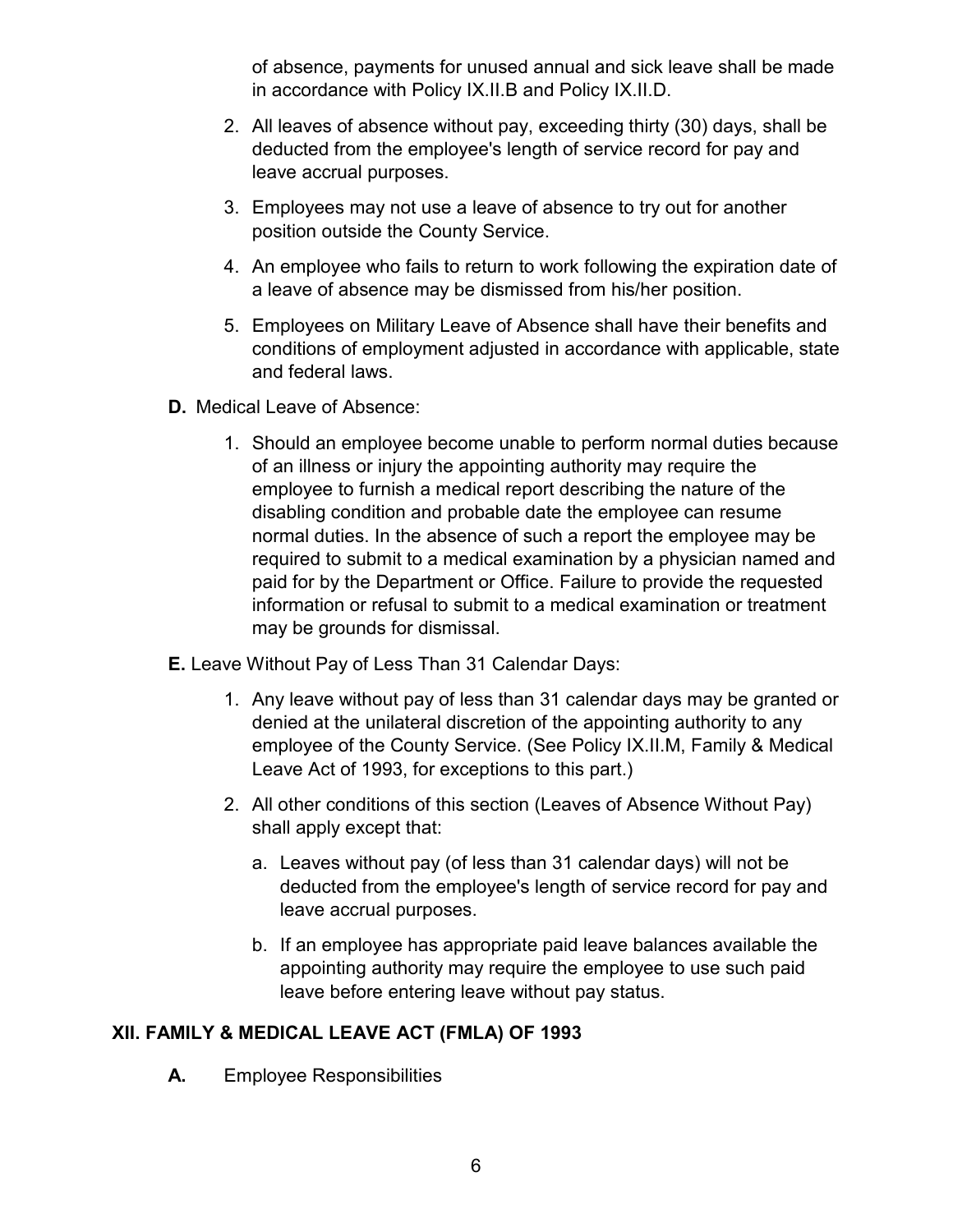- 1. When the necessity for leave under this section is due to the serious health condition of the employee or eligible family member and is foreseeable based on planned medical treatment, the employee shall:
	- a. Make a reasonable effort to schedule the treatment so as not to unduly disrupt work operations.
	- b. Provide the appointing authority at least thirty (30) days notice before the leave is to begin, except that if the date treatment is to begin requires leave to begin in less than thirty (30) days, the employee shall provide such notice as is practicable.
- 2. In any case where the necessity for the leave is foreseeable based on an expected birth or placement of a child with the employee, the employee shall provide the appointing authority with at least thirty (30) days notice before the leave is to begin. If the birth or placement requires leave to begin in less than thirty (30) days, the employee shall provide such notice as is practicable.
- 3. When the necessity for leave under this section is due to a qualifying exigency arising out of the fact that the employee's spouse, child or parent is on active duty or has been notified of an impending call or order to active duty in the Armed Forces in support of contingency operations, the employee shall give reasonable and practicable notice.
- **B.** Conditions and limitations
	- 1. The employee may not take leave on an intermittent or on a reduced leave schedule unless the employee and the appointing authority agree otherwise or unless certified as medically necessary.
	- 2. When leave is to be taken due to the serious health condition of the employee or an eligible family member or when leave is to be taken on a intermittent or reduced leave schedule due to medical necessity, certification of the health care provider will be required. The County reserves the right to require, at the County's expense, the opinion of a second health care provider designated or approved by the County. Should the first and second opinions conflict, the County reserves the right to require, at the County's expense, the opinion of a third health care provided designated or approved jointly by the County and the employee. The opinion of the third health care provider shall be final.
	- 3. To be sufficient the certification must state;
		- a. the date on which the serious health condition commenced,
		- b. the probable duration of the condition, and
		- c. the appropriate medical facts within the knowledge of the health care provider regarding the condition.
		- d. When leave is to be taken related to an impending call to active duty or order to active duty, the employee shall provide certification